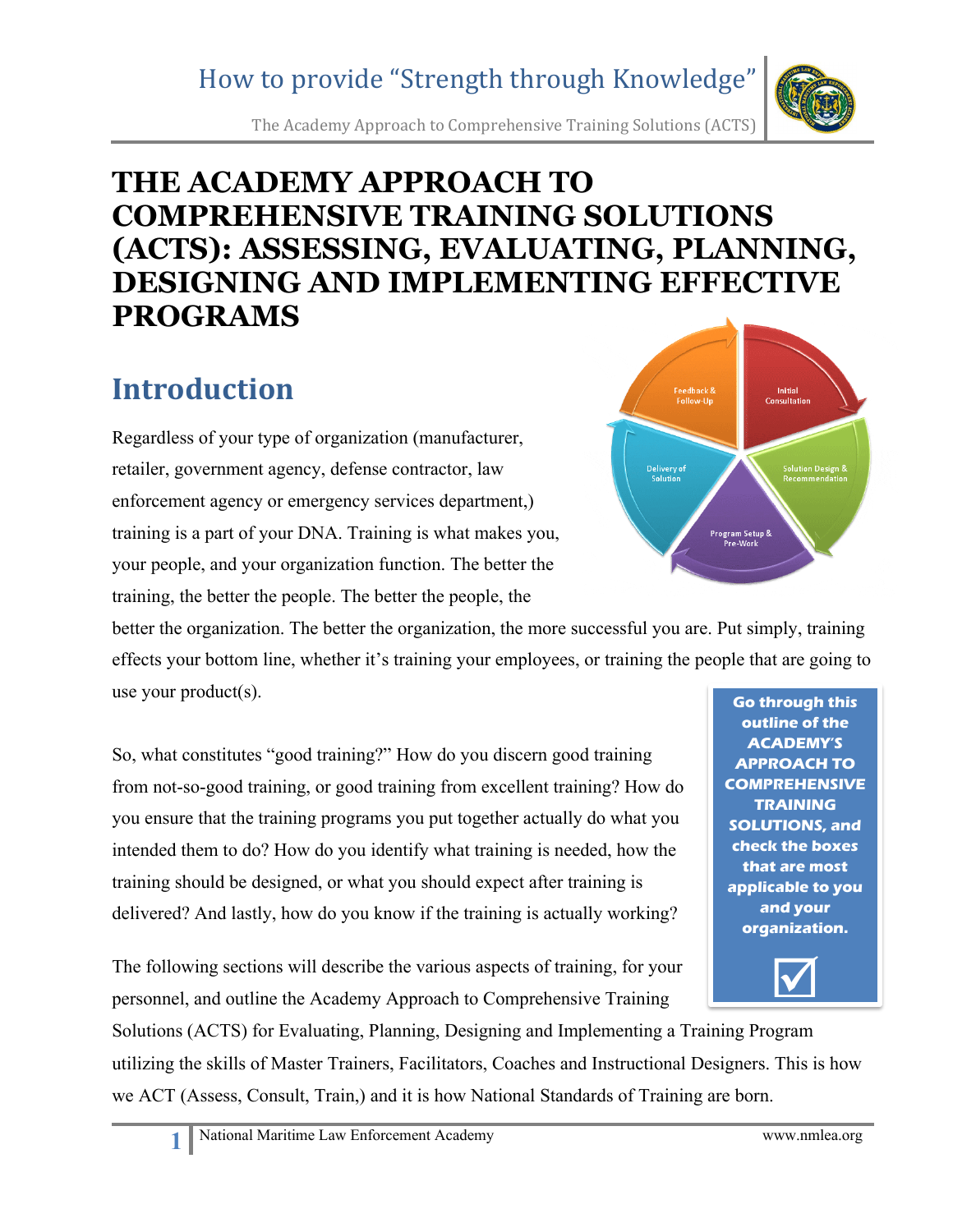The Academy Approach to Comprehensive Training Solutions (ACTS)



# **STEP ONE: A Training Needs Assessment**

The purpose of a **Training Needs Assessment** is to identify performance requirements and the knowledge, skills, and abilities needed by an agency's or organization's workforce to achieve specific requirements and objectives. An effective training Needs Assessment will help direct resources and effort to areas of greatest demand. The assessment should; 1.) Address resources needed to fulfill the

organizational mission; 2.) Improve productivity, and; 3.) Provide quality products and/or services as a result of implemented training.

A Needs Assessment is the process of identifying the "gap" between performance required and current performance, between actual performance and expected performance. When a difference exists, it explores the causes and reasons for the gap and methods for closing or eliminating the gap. A



complete Needs Assessment also considers the consequences for ignoring the gaps.

#### **Situational Analysis of the Organization, the Job, and the People**

There are three primary levels of a training Needs Assessment, and each looks at what is the current situation, focusing on what is observable and factual, rather than what is perceived or opinion. They are;

 **Level 1: Organizational assessment** evaluates the level of organizational performance. An assessment of this type will determine what skills, knowledge, and abilities an agency, department or organization needs. It determines what is required to alleviate the problems and weaknesses of the organization as well as to enhance strengths and competencies, especially for Mission Critical Occupation's (MCO). Organizational assessment takes into consideration various additional factors, including changing demographics, political trends, technology, and the economy.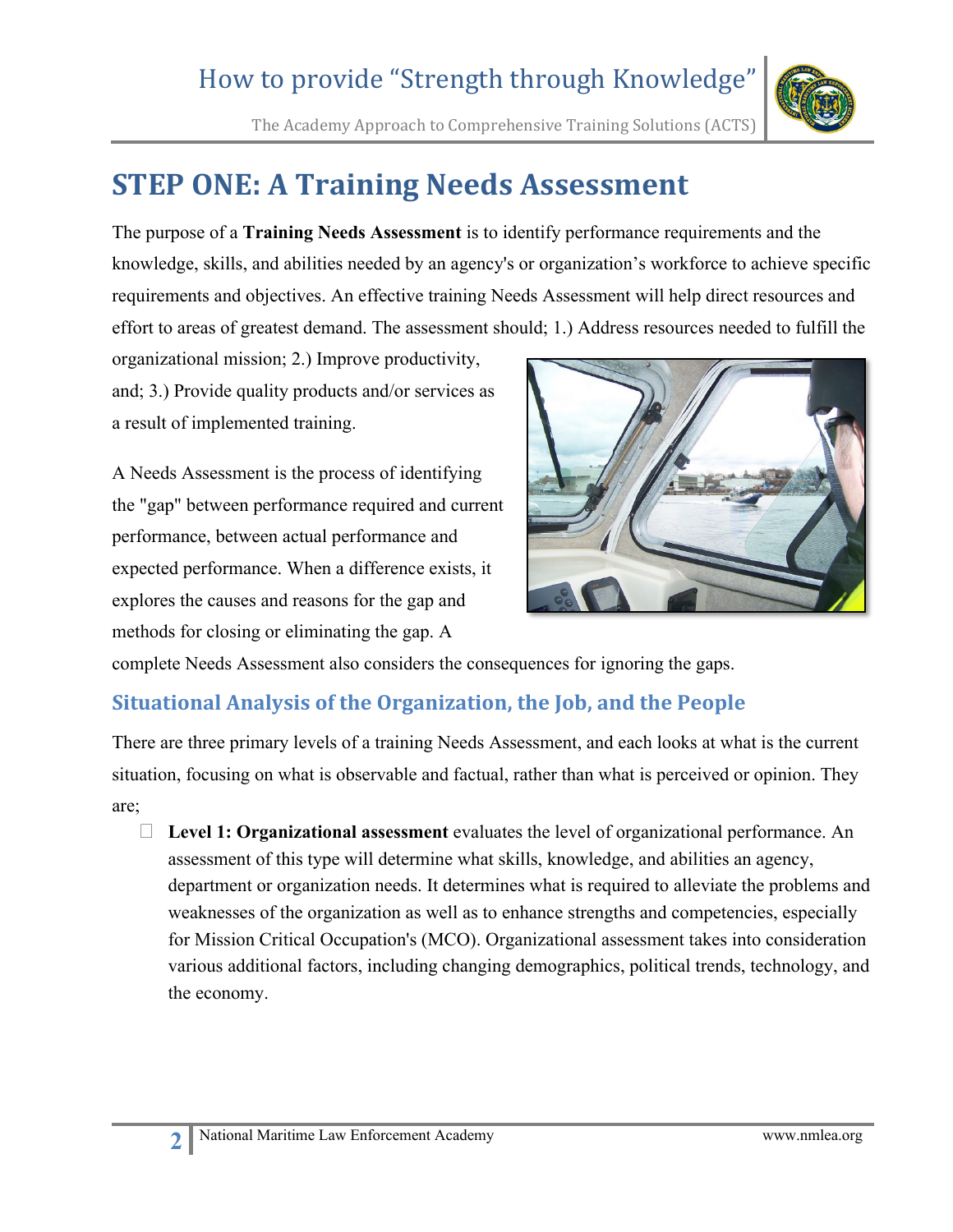

The Academy Approach to Comprehensive Training Solutions (ACTS)

#### **Level 2: Occupational**

**assessment** examines the skills, knowledge, and abilities required for affected occupational groups. Occupational assessment identifies how and which occupational discrepancies or gaps exist, potentially introduced by the new direction of an agency or new company product line. It also examines new ways to do work that can eliminate the discrepancies or gaps.



 **Level 3: Individual assessment** analyzes how well an individual employee is doing a job and determines the individual's capacity to do new or different work. Individual assessment provides information on which employees need training and what kind of training they may need.

#### **The Training Needs Assessment Process**

 **Determine Agency Benefits of Needs Assessment**- this part of the process will help the decision makers and stakeholders understand the concept of the Needs Assessment. Needs assessment based on the alignment of critical behaviors with a clear agency mission will account for critical occupational and performance requirements to help your organization: a) eliminate redundant training efforts, b) substantially reduce the unnecessary expenditure of training dollars, and c) assist managers in identifying performance requirements that can best be satisfied by training and other developmental strategies. To go beyond learning and actually achieve critical behaviors, the company, agency or department will also need to consider how required drivers will sustain desired outcomes.

Key steps include:

- o Identify key stakeholders
- o Solicit support
- o Describe desired outcomes that will contribute to mission objectives
- o Clarify critical behaviors needed to achieve desired outcomes
- o Define required drivers essential to sustain the critical behaviors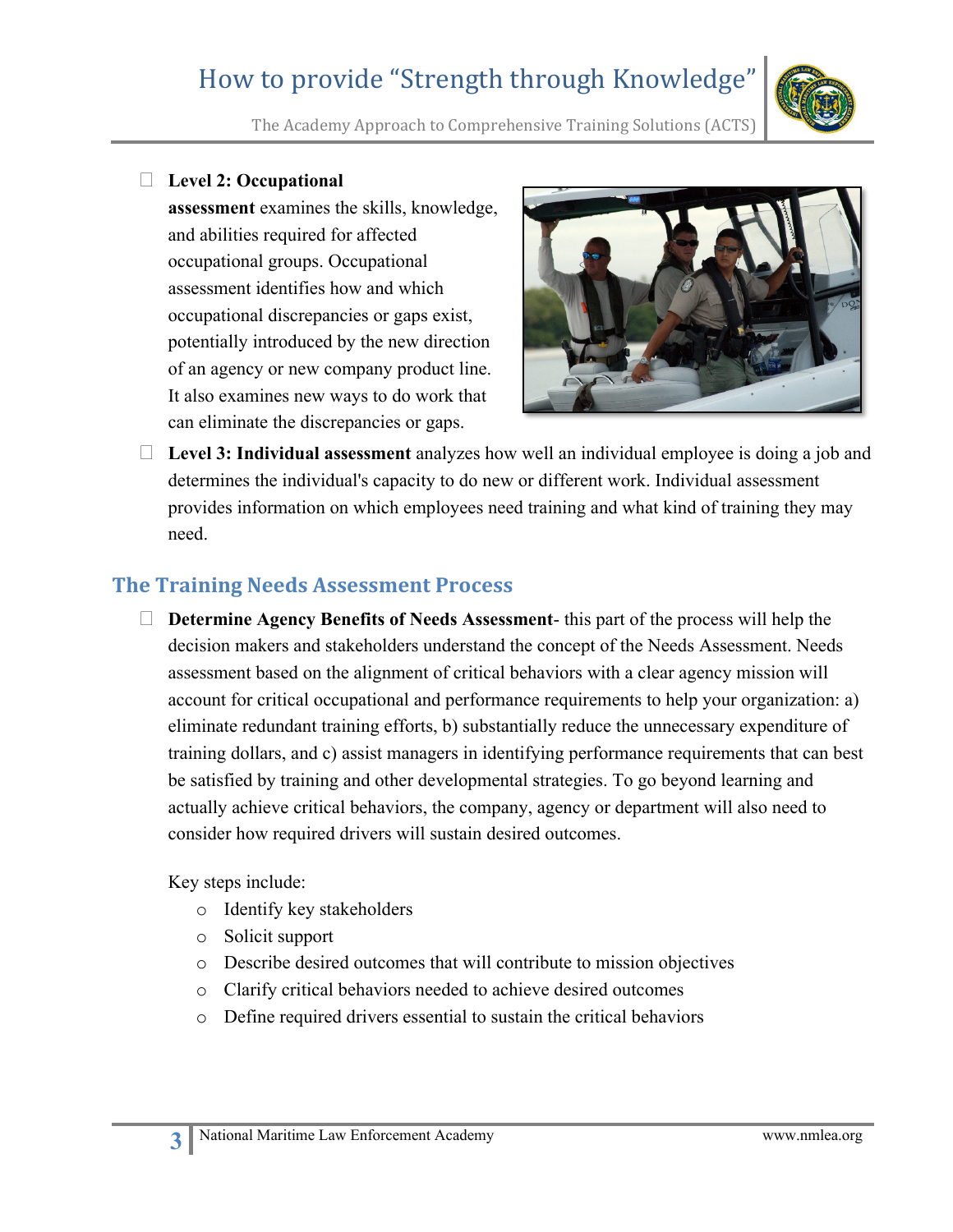

The Academy Approach to Comprehensive Training Solutions (ACTS)

- **Develop a Plan-** The Needs Assessment is likely to be only as successful as the planning.
	- Set goals/objectives for the Needs Assessment
	- Evaluate organizational/agency/department readiness and identify key roles
	- Evaluate prior/other Needs Assessments
	- Prepare project plan
	- Inventory the capacity of staff and technology to conduct a meaningful training skills assessment and analysis
	- Clarify success measures and program milestones



#### **Conduct Needs Assessment**

- Obtain Needs Assessment data (e.g., review strategic plans, assess HR metrics, review job descriptions, conduct surveys, review performance appraisals)
- Analyze data
- Define performance problems/issues: occupational group/individuals
- Describe critical behaviors needed to affect problems/issues
- Determine and clarify why critical behaviors do not currently exist
- Research integrated performance solutions
- If training is the best solution, determine best training and development approach(es)
- Assess cost/benefit of training and development approach(es); build a "business case"
- Include organizational drivers needed to reinforce the critical behaviors that will affect problems/issues
- Describe how the critical behaviors will be monitored and assessed after implementation of the improvement plan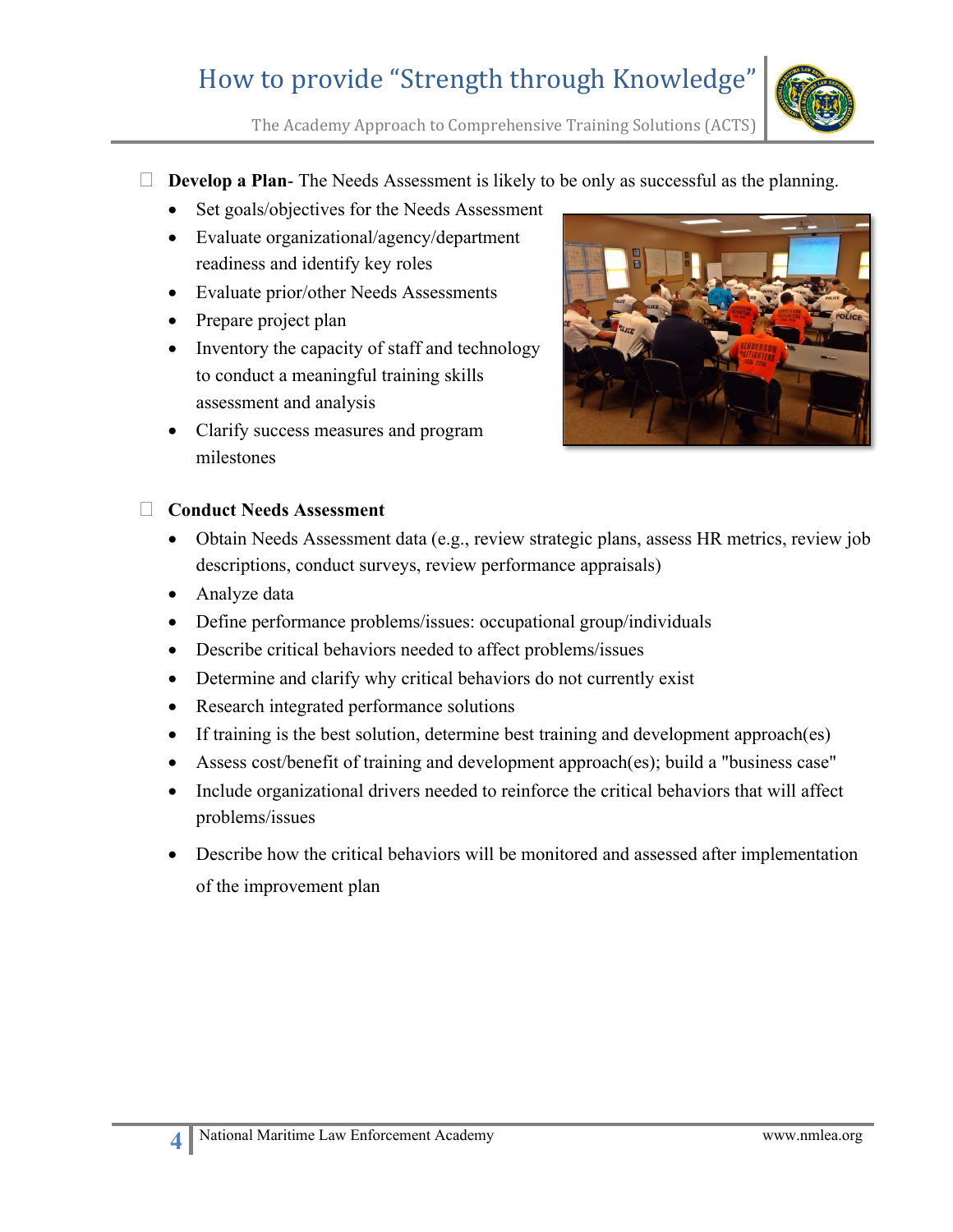The Academy Approach to Comprehensive Training Solutions (ACTS)

• The results of the Needs Assessment allows the training manager to set the training objectives by answering two very basic questions: **what needs to be done, and why is it not being done now?** Then, it is more likely that an accurate identification of whom, if anyone, needs training and what training is needed. Sometimes training is not the best

solution, and it is virtually never the only solution. Some performance gaps can be reduced or eliminated through other management solutions, such as communicating expectations, providing a supportive work environment, and checking job fit. These interventions also are needed if training is to result in sustained new behaviors needed to achieve new performance levels, for an individual, an occupation, or an entire organization.



**The Academy can help you evaluate your current situation through an in-depth and focused Needs Assessment.**

# **STEP TWO: A Training Audit**

A training audit is a systematic assessment of the efficiency and effectiveness of the design and delivery of a classroom training event. **This step can be taken to evaluate existing training, or used to evaluate programs after the design and implementation of a program**. Through a review of the lesson plan and the related participant materials, and an observation of classroom activities and outcomes, the audit attempts to answer the question: "Is there a high probability of learning through sound adult learning and trainer practices, principles and execution?" The process seeks to answer another question relative to the organization: "Does it meet or exceed our mission and our strategic goals and objectives as an organization?"

#### **Audit Framework**

Using the Classroom Training Audit outline provided by the American Society of Training and Development (ASTD), the Auditor will follow these steps in a collaborative process;

- $\Box$  **Step 1**: Review all lesson plans and related materials prior to the audit. (Does the content seem appropriate and sufficient?)
- $\Box$  **Step 2**: Speak with the trainers, prior to the audit and during breaks as time permits, regarding their objectives, training decisions, concerns and recommendations.
- $\Box$  **Step 3**: Observe the training process and methodology. (If two or more trainers are present, observe their interactions and management of the class.)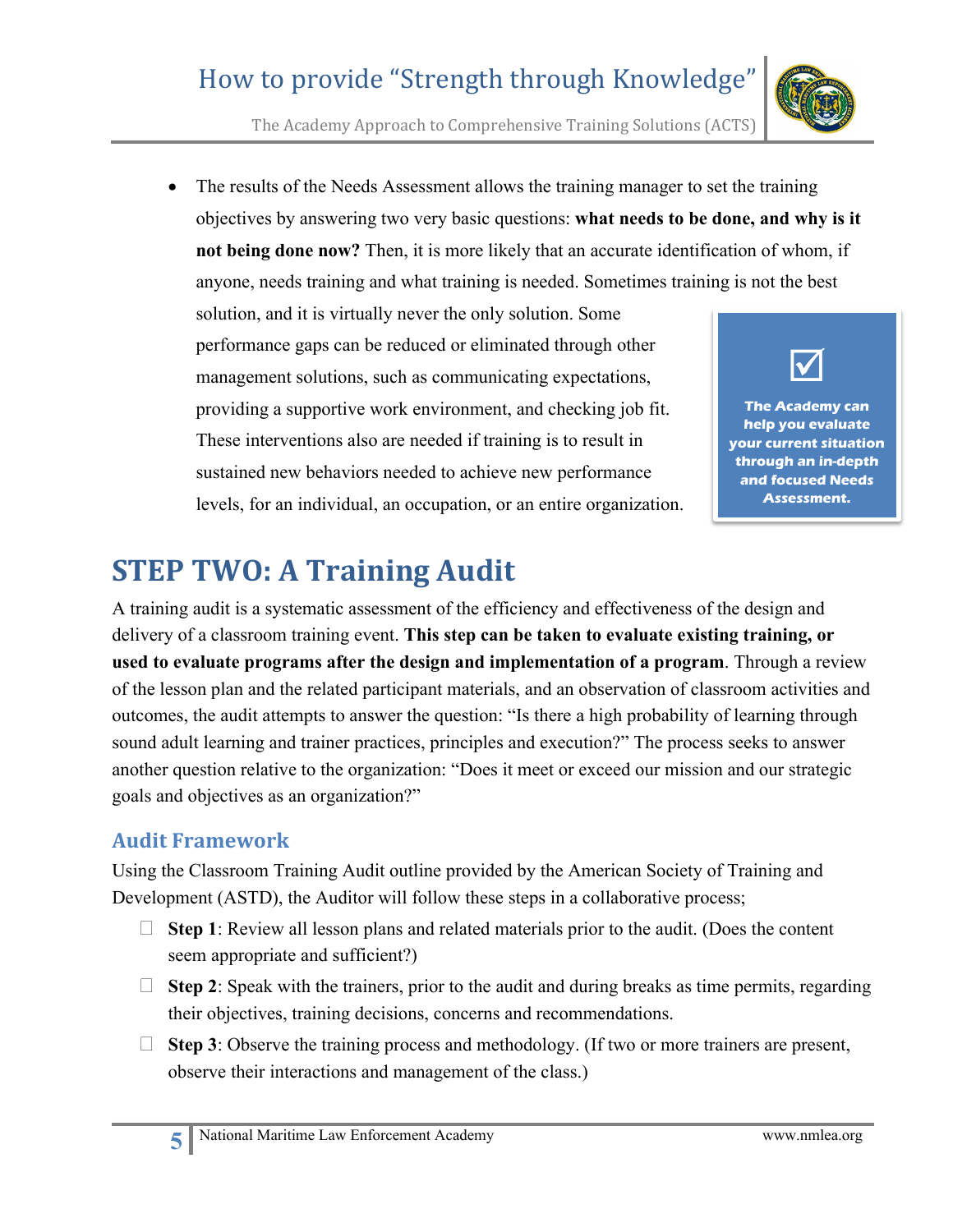

The Academy Approach to Comprehensive Training Solutions (ACTS)

- $\Box$  **Step 4**: Observe the classroom activities. (Do the activities support the learning objectives? Are enough activities conducted, and in a timely manner related to the instruction? Does/do the instructor/instructors manage the classroom well, using appropriate techniques to facilitate learning?)
- □ **Step 5**: Speak with the learners, as appropriate, to determine their degree of learning and retention.
- □ **Step 6**: Review the handout materials and any examinations.
- □ Step 7: Review the examination results, if exams are given.
- 
- □ Step 8: Check out concerns and discuss possible modifications with the trainers to get the benefit of their perceptions and recommendations.

#### **The Audit Report Outline**

Just as it is important that the learning objectives be specific, observable, and measurable, so must be the findings and recommendations of an audit. For the audit to have real value, it must emphasize the training's strengths and provide detailed recommendations for addressing weaknesses.

The Audit Report will have six sections and contain the following;

- *Section 1: Executive Summary:* The executive summary or introduction provides a summary statement of the audit findings and recommendations, presented in very general terms.
- □ **Section 2: Audit Scope:** This section lists the audit activities conducted, and outlines the extent of the auditor's involvement. This can include pre-course review was conducted of what materials, how much training was attended, what determination the auditor was seeking to make.
- □ **Section 3: Process:** This section looks at Philosophy (this section states the major focus of the training audit (content, learner activities and learning facilitation) and Methodology (this section lists all the steps taken in the audit process, including discussion of the findings and recommendations with the trainers.)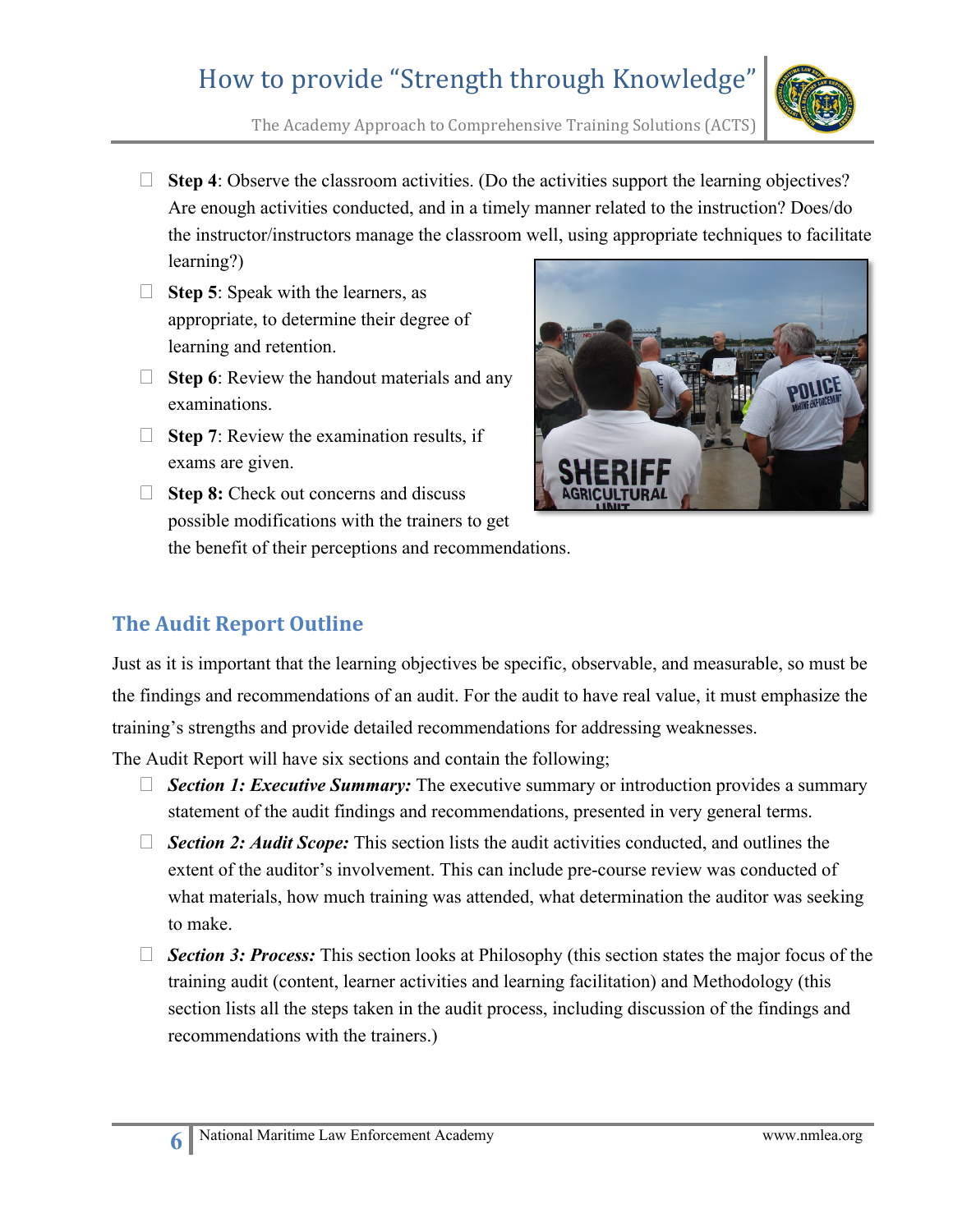

The Academy Approach to Comprehensive Training Solutions (ACTS)

- *Section 4: General Findings:* This is the core of the report, defining the strengths, deficiencies and recommendations.
- □ *Section 5: Summary:* This section provides a general statement of the major strengths of the training program and a statement of the deficiencies of the program, coupled with constructive recommendations and their underlying rationale.
- □ *Section 6: Conclusion:* If the course is found to be essentially sound and meeting the standards as defined, it will be stated here. If not, that will also be stated with the specific reasons, and what actions need to be taken to close those deficiencies.



**The NMLEA can ensure your training it is doing what it was designed to do through the Audit Process.**

# **Step Three: Course and Program Design**

Instructional Design involves purposeful and systematic planning of a course (or components of a course/program). It is a process that begins with an analysis of the intended student learning outcomes (see Step One,) identifies teaching strategies and student activities to enable students' achievement of the outcomes, and ends with the development of multiple methods to assess whether and to what extent the outcomes were achieved. As noted, the process includes the development of instructional materials, activities, assessments, and evaluation of the effectiveness of the design and delivery. The process utilizes research on how students learn, best practices in teaching and learning, and guiding principles of instructional design practice. Faculty, trainers, subject matter experts and instructional designers collaborate in building a course or components of a course that will affect deep and positive student learning.

How Does It Work? Instructional design focuses on the integration of three key elements:

- **Learning Outcomes** defines what the students will know or be able to do. It establishes the goals and objectives of the course, and incorporates Terminal Learning Objectives or Performance Objectives that state what a learner should be able to do after training, under what conditions, and to what standards or criteria. Enabling Objectives are also utilized, and describe the learning steps that lead to terminal objectives.
- **Instructional Strategies** defines teaching methods and student activities that will support the students' achievement of the learning outcomes. This is where the Science of Learning and pedagogical adult learning principles are applied and incorporated to ensure the greatest student experience. Things considered and applied are presentation strategy, materials,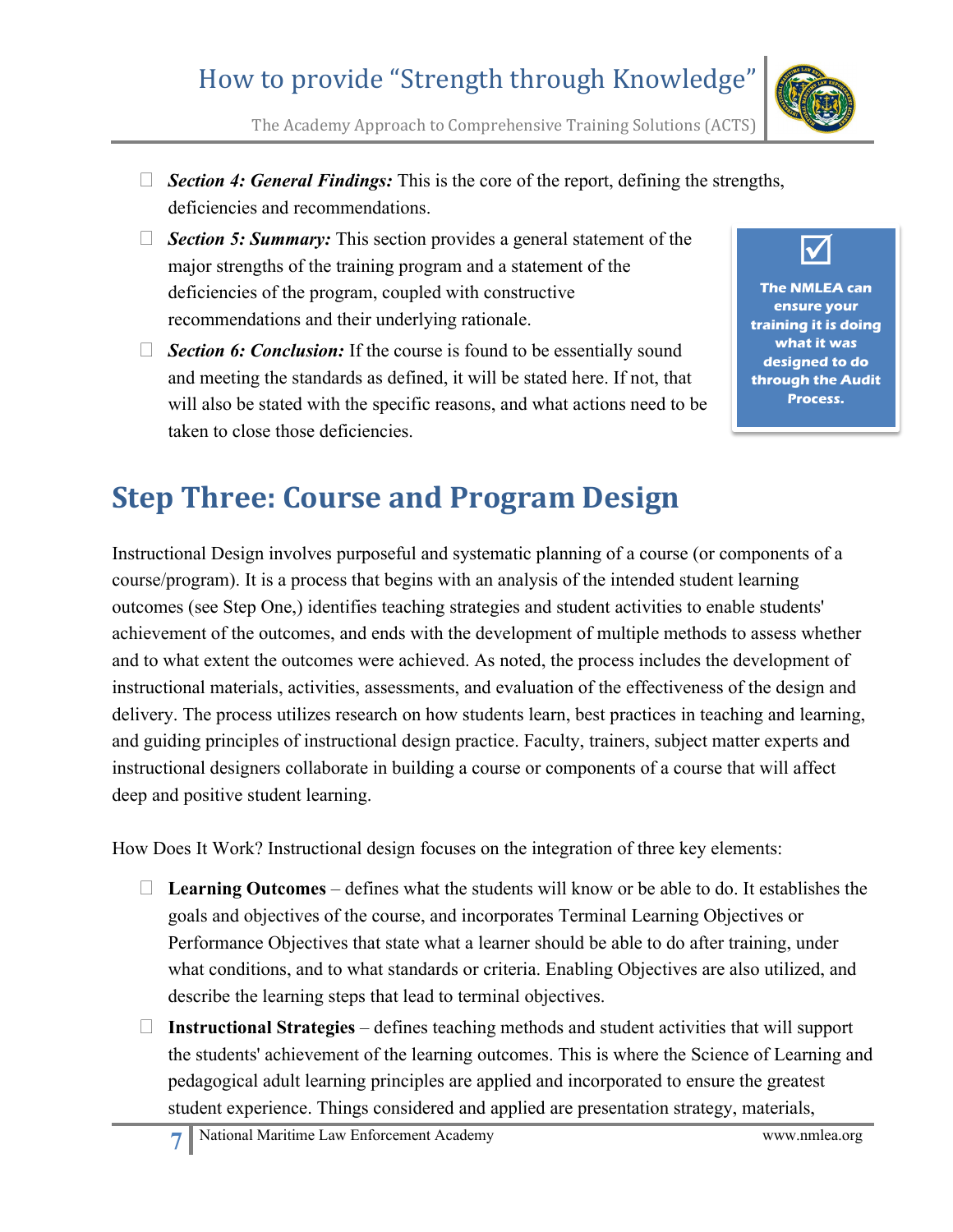<span id="page-7-0"></span><sup>1</sup> <https://www.slideshare.net/smitfive/telling-aint-training>

The Academy Approach to Comprehensive Training Solutions (ACTS)

guidebooks, handouts, classroom set-up, use of technology, ice breakers, gamification, student engagement exercises and application of skills and knowledge are all built into the delivery framework. And lastly, Instructional Strategies most also examine and take into account who will be delivering the training. Noting that "Telling Ain't Training<sup>[1](#page-7-0)</sup>," the best designed courses will be ineffective if the instructors aren't examined under the same light.

 **Assessment** – defines methods that will determine whether and to what extent students achieved the learning outcomes. This should be done using Kirkpatrick model of assessment and address/identify incoming knowledge or skills, outgoing abilities, and assessment of the application of those skills when back on the work site and after training concludes.

#### **Instruction Systems Development (ISD) Models**

There are two models that show slightly different approaches to Instructional Systems Development

or ISD. The ADDIE model (shown here) is an acronym for the five-phase courseware development program of analysis, design, development, implementation and evaluation. It outlines the basic phases of ISD and the relationship of each of the phases to one another. The lines and arrows in the picture show that phases interrelate and may be changed during development. Lines and arrows leading back to each phase from the evaluation phase show that evaluation may turn up some problems that make it necessary to go back to a particular phase and make changes.

The ADDIE Model is an approach used by instructional designers

and content developers to create instructional course materials. The model has been adopted as the standard method by many instructional designers because of its flexibility. It was first developed for the U.S. Army during the 1970s by Florida State University's Center for Educational Technology.

The Successive Approximation Model (SAM) is an Agile Instructional Systems Design model that has been introduced as an alternative to ADDIE that also emphasizes collaboration, efficiency and repetition.